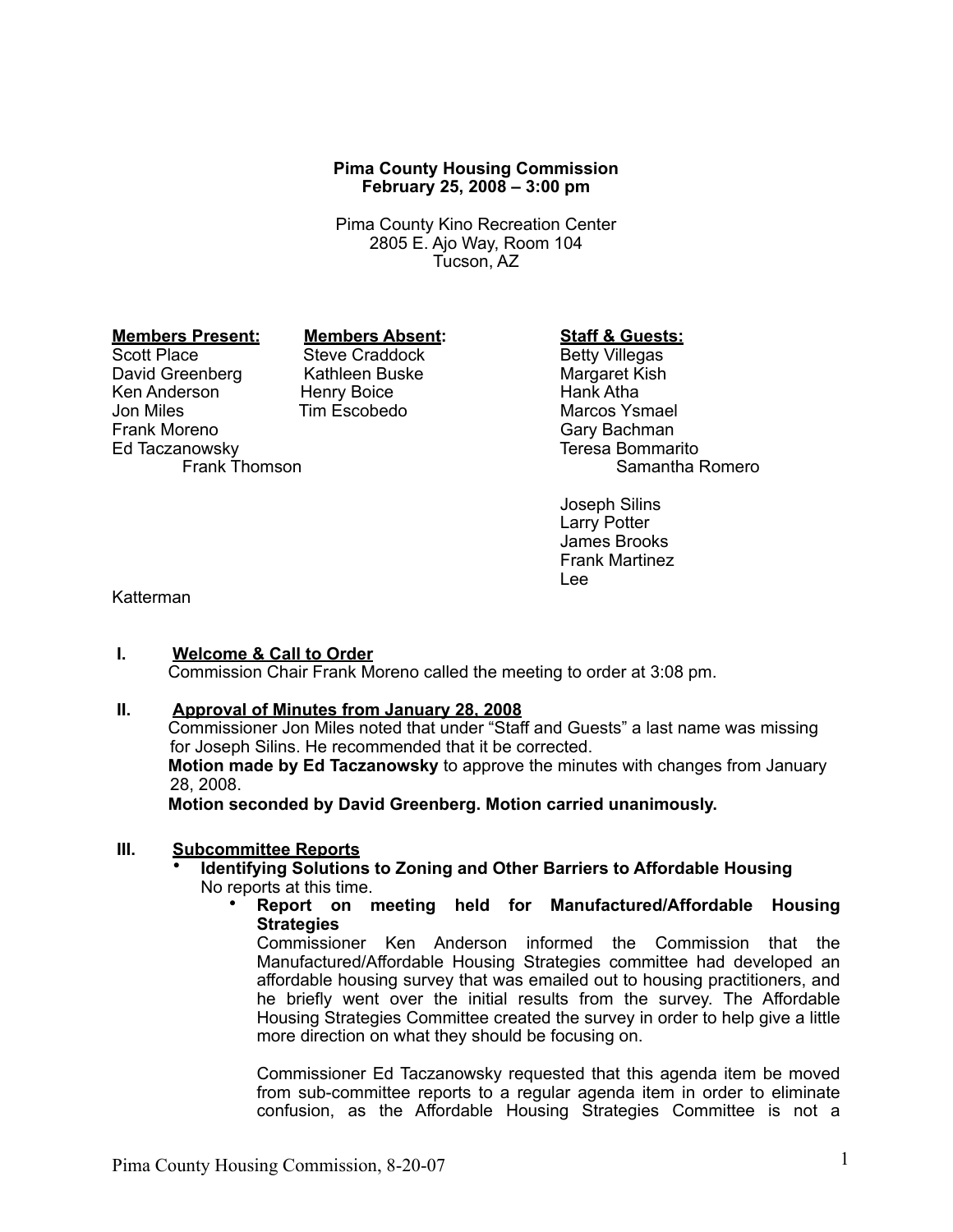subcommittee of the Housing Commission. He also asked that a presentation from that committee be made and placed on the agenda at a future meeting.

- **Identifying Other Revenue Streams for Housing Trust Funds** No reports at this time.
- **Marketing Strategies for Bond Program**

Commissioner Scott Place explained to the Commission that they met and discussed various strategies for marketing the bond program, but were waiting to hear from the County Attorney to clarify the additional uses on bond funds. Once a final decision has been made, they will know what the limitations are and will start looking at how they can market the bonds. A tentative meeting is scheduled for either March or April.

# **IV. Staff Report**

# • **Foreclosure Prevention Strategies Report**

Pima County Staff Betty Villegas presented the Commission with a memo prepared for Deputy County Administrator Hank Atha, which will also be sent out to the Pima County Board of Supervisors. The memo addresses what the housing staff is doing to deal with the foreclosure crisis in Pima County. She stated that the housing department had developed several strategies to address the problem. She commented that out of the clients that had received down payment assistance and had gone through counseling and education, only one or two had been foreclosed on. She noted that the Don't Borrow Trouble Program was also of importance in dealing with foreclosures. She explained that there is also a rescue program for use when a client is modifying their loan and may need funds upfront.

Commissioner Taczanowsky asked what the Commission could do to assist with foreclosure prevention, and if bond funds could be used. Betty Villegas explained that it isn't an eligible use for the bond funds, but that the Commission could write a letter to the Board of Supervisors in support of the strategies presented.

**Motion made by Ed Taczanowsky** that a letter be drafted to the Board of Supervisors stating the Commission's support of the strategies presented. **Motion seconded by Ken Anderson. Motion carried unanimously.** 

# • **Update on Bond Projects**

Pima County staff Marcos Ysmael presented the Commission with updates on the bond projects. He stated there are eight projects in projects, three from the 1997 Bonds and the remaining five from the 2004 Bonds. He noted that two new projects were received and are being reviewed; one is a homeownership project from Chicanos Por La Causa and the other for rental housing and is from the new owners of Ghost Ranch Lodge.

o **Discussion and possible action on planning for future use of funds** Pima County staff Betty Villegas discussed the possible formation of another subcommittee or ad-hoc committee that would look at possible uses for the bond funds, the deed restrictions related to the bond funds, and strategic planning for using the remaining funds.

Commissioner Frank Thomson discussed the importance of spending all of the remaining allocated bond funds, and presented the idea of using bond funds to acquire foreclosed homes, which would add to the affordable housing stock.

**Motion made by Frank Thomson** that the Commission make a recommendation to the Board of Supervisors that half of the remaining bond funds for a total of \$3.3 million that aren't already committed be used to acquire foreclosed homes, such that they do not exceed the median price of homes.